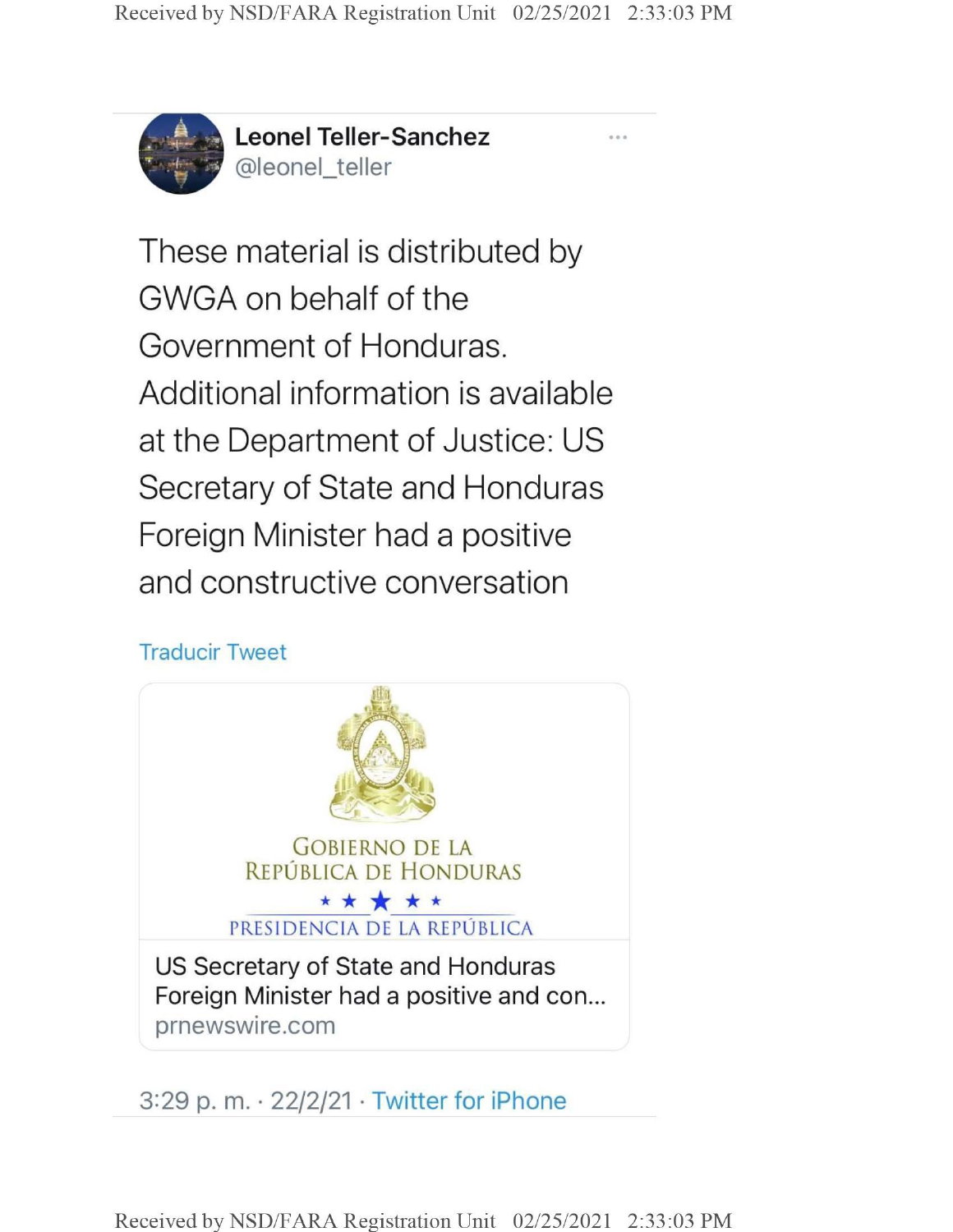

**Leonel Teller-Sanchez** @leonel\_teller

@POTUS @VP @SecBlinken @SecDef @WHAAsstSecty @WHNSC @WhiteHouse @StateDept @DHSgov @Southcom US Secretary of State and Honduras Foreign Minister had a positive and constructive conversation

#### Traducir Tweet



3:34 p.m.  $\cdot$  22/2/21  $\cdot$  Twitter for iPhone

Received by NSD/FARA Registration Unit 02/25/2021 2:33:03 PM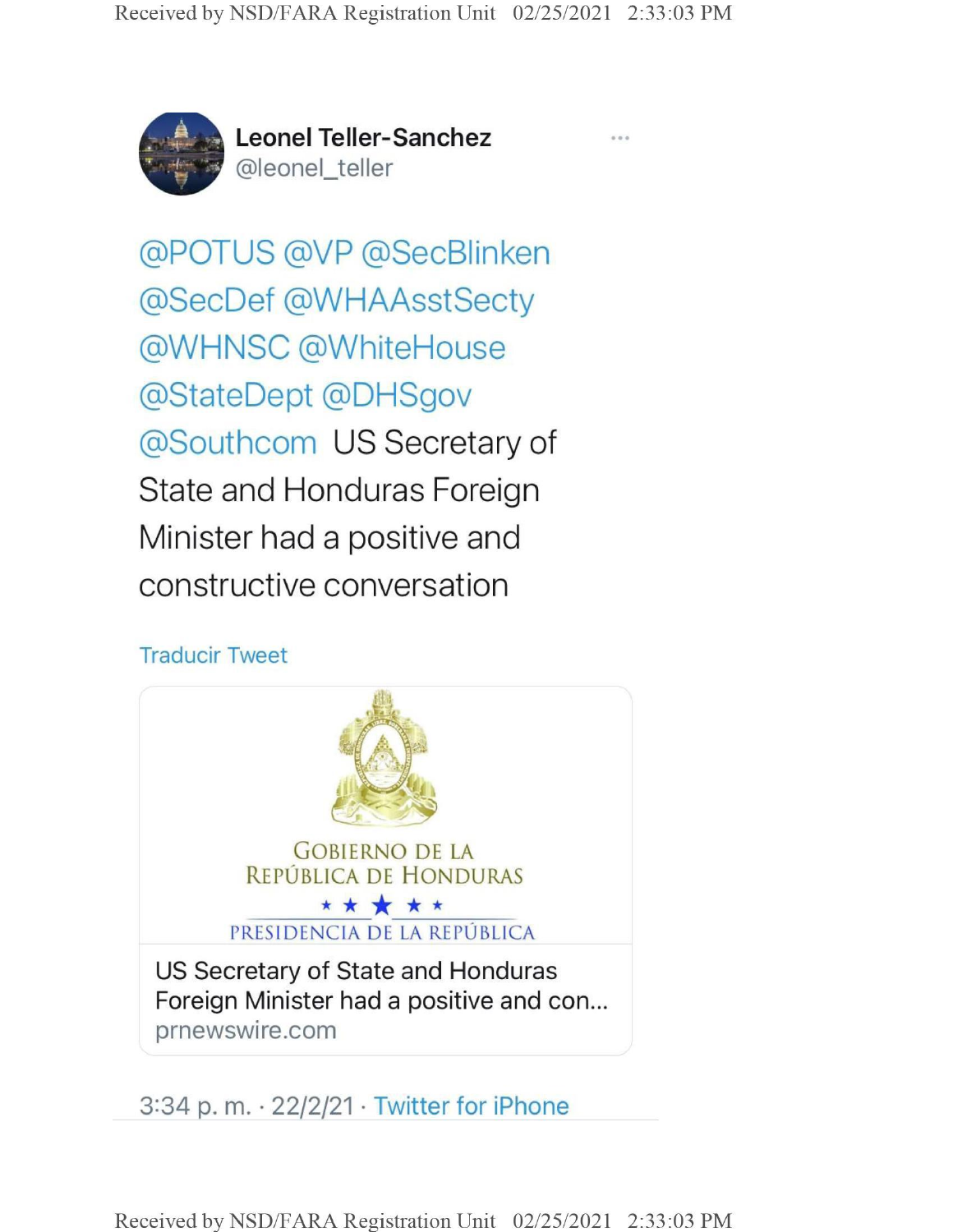

*£3\** **Leonel Teller-Sanchez** @leonel\_teller

@SpeakerPelosi @SenSchumer @LeaderMcConnell @SenatorMenendez @SenatorRisch @SenatorCardin @marcorubio @SenJackReed @SenatorLeahy @SenJeffMerkley US Secretary of State and Honduras Foreign Minister had a positive and constructive conversation

### Traducir Tweet

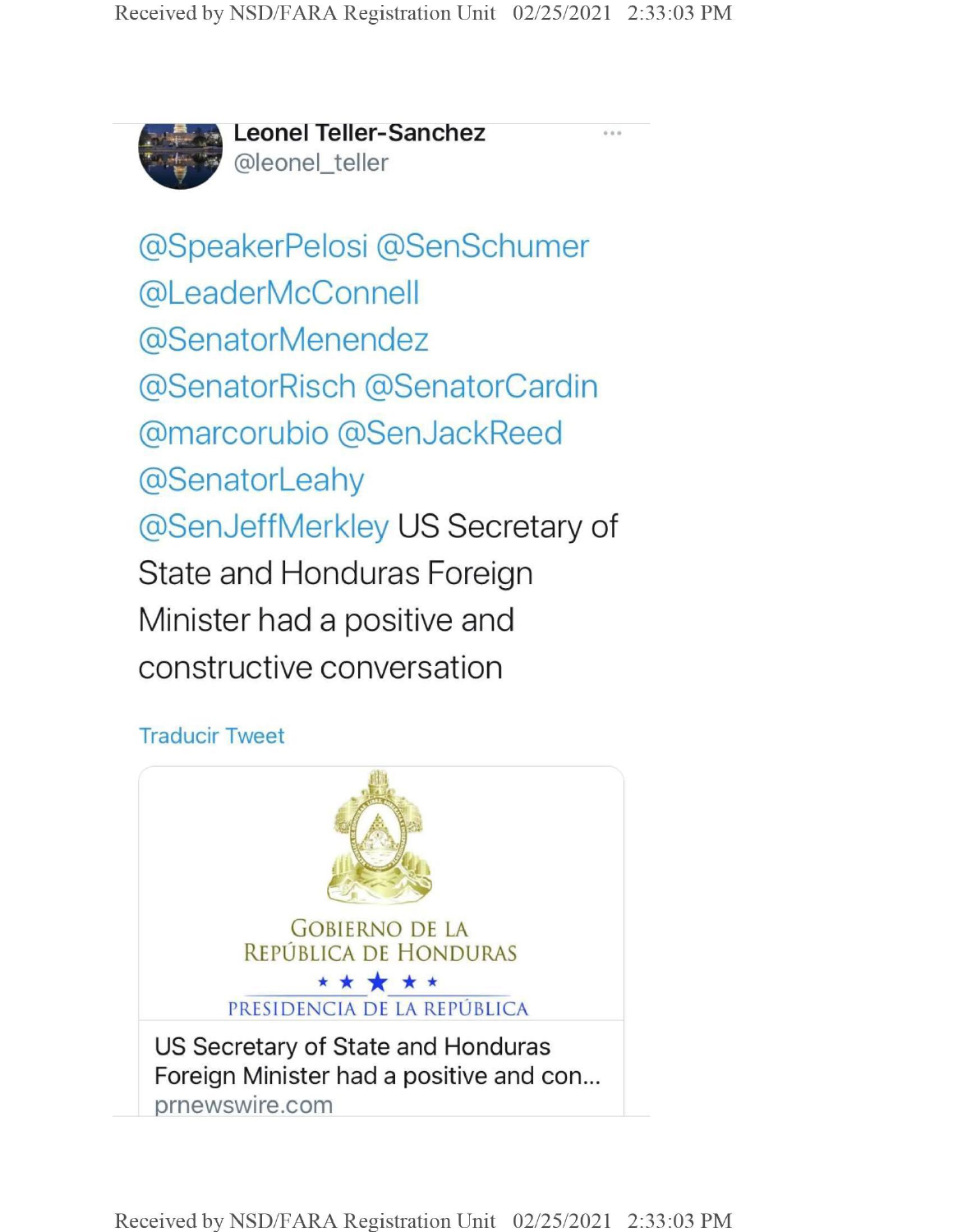# US Secretary of State and Honduras Foreign Minister had a positive and constructive conversation

USA and Honduras maintain strong bilateral relations



NEWS PROVIDED BY **Government of Honduras —** Feb 22, 2021,15:45 ET

TEGUCIGALPA, Feb. 22, 2021 /PRNewswire/-- Honduran Foreign Minister Lisandro Rosales and US Secretary of State Anthony Blinken had a positive and constructive conversation maintaining the historically important bilateral relations between both countries.

Both top diplomates committed to work together on the efforts to rebuild Honduras in the aftermath of Hurricanes Eta and lota's path of destruction and the COVID-19 pandemic.

Foreign Minister Rosales and Secretary Blinken reiterated their commitment to continue to work on the structural problems that lead Hondurans to migrate; to continue to strengthen the strategies and efforts to fight transnational crime, corruption, and violations of human rights.

During the US Presidential Transition, Honduran President Juan Orlando Hernandez sent <sup>a</sup> letter to then President-Elect Biden reiterating his support for The Biden Plan to Build Security and Prosperity in Partnership with the People of Central America, which calls for a US